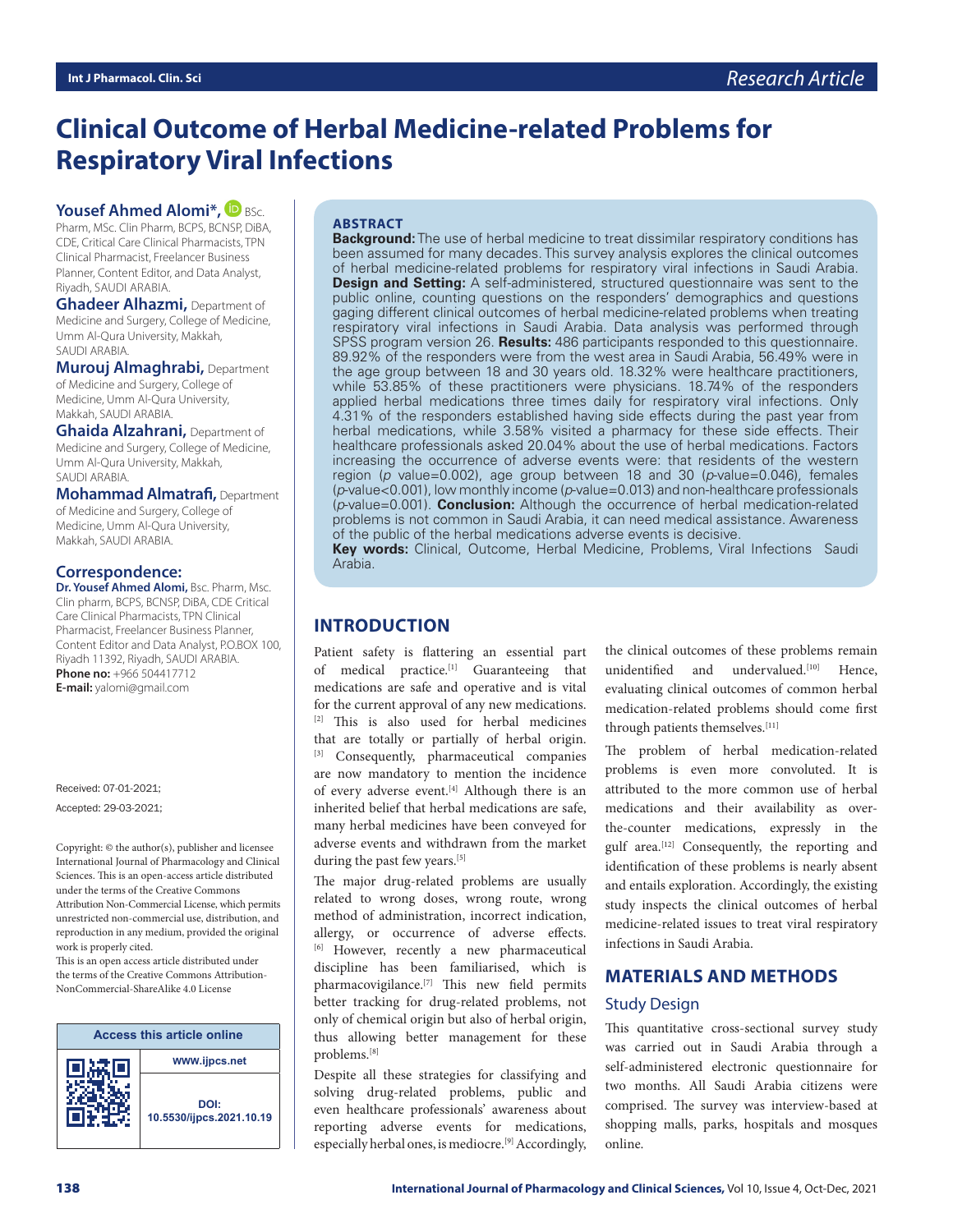#### Data Collection

An online interview-based questionnaire was dispersed to members of the public in different regions in Saudi Arabia. The first part of the survey encompassed the demographics of the included participants. While the second part comprised information about the duration of using herbal medications over the last 12 months and any side effects due to herbal medication use over the previous 12 months. Besides, suppose a physician or pharmacist asks you about your herbal medicines before starting the treatment and any side effects or problems using herbal medications. In that case, that leads to any visits to the pharmacy or clinic, hospital admission general wards, or critical care services. A 5-point Likert response scale system was applied. The survey had been disseminated to a convenient sample of public responders. It was through social media of WhatsApp and telegram, and personal contact. The prompt message is sent every 1-2 weeks. The completed survey and Saudi public will be encompassed in the final analysis.

#### Statistical Analyses

According to the earlier literature with unlimited population size, the sample was calculated, the population percentage of 50%, the confidence level 95%, with a z score of 1.96 and margin of error 5%, and drop-out rate 10%. As a result, the sample size calculated as a minimum sample of 418 with the power of study of 80%.[13-15] The response rate mandatory of calculated sample size at least 60-70 % and above.[15,16] The survey was authenticated through the revision of expert reviewers and pilot testing. Moreover, the reliability tests McDonald's ω, Cronbach's α, Guttmann's 2, and Guttmann's. The data analysis was finalized through the survey monkey system. In addition, the statistical package of social sciences (SPSS), Jeffery's Amazing Statistics Program (JASP), and Microsoft excel sheet version 16 with description and frequency analysis, good fitness analysis, correlation analysis, inferential analysis between independent variables responders. The STROBE (Strengthening the reporting of observational studies in epidemiology statement: guidelines for reporting observational studies) directed the existing study's reporting.<sup>[17,18]</sup>

## **RESULTS**

Four hundred and eighty-six responders contributed in this online questionnaire. Only participants who finished all the sections in the questionnaire were comprised. Therefore, the reliability test of Mac, Cronbach, Guttmann 2, and Guttmann 6 cannot be used because all data and variables were nominal data. Sociodemographics of responders and analysis of the questionnaire are shown below.

#### General Characters of Responders

Out of 486 participants, 89.92% of the responders were from the west area with statistically significant differences with other regions (*p*<0.001), and 94.62% had a Saudi nationality. Also, 80.45% were females with statistically momentous differences from males (*p*<0.001), where 59.17% were single. As for the age of the responders, it was considered into seven sub-categories. The most prevalent age group was between 18 and 30 years old, with 56.49% of the responses with statistically significant differences between age groups (*p*<0.001). All socio-demographic data is exposed in detail in Table 1.

## Social and Professional Information of the Responders

Regarding the responders' education level, 66.1% had a bachelor's degree, while 46.27% were still students, and only 23.44% were employees, with statistically significant differences among them (*p*<0.001). Monthly income was also assessed; it has been shown that 53.69% had an income <3000 SR with statistically significant differences with other responder's incomes (*p*<0.001). Participants

| Table 1: Shows the socio-demographic data of responders to the questionnaire. |                         |                         |         |  |
|-------------------------------------------------------------------------------|-------------------------|-------------------------|---------|--|
| <b>Nationality</b>                                                            | <b>Response Count</b>   | <b>Response Percent</b> | p-value |  |
| Central area                                                                  | 11                      | 2.26%                   | < 0.001 |  |
| North area                                                                    | 6                       | 1.23%                   |         |  |
| South area                                                                    | 20                      | 4.12%                   |         |  |
| East area                                                                     | 12                      | 2.47%                   |         |  |
| West area                                                                     | 437                     | 89.92%                  |         |  |
| Answered question                                                             | 486                     |                         |         |  |
| Skipped question                                                              | $\bf{0}$                |                         |         |  |
| <b>Nationality</b>                                                            | <b>Response Count</b>   | <b>Response Percent</b> |         |  |
| Saudi                                                                         | 457                     | 94.62%                  | < 0.001 |  |
| Non-Saudi                                                                     | 26                      | 5.38%                   |         |  |
| Answered question                                                             | 483                     |                         |         |  |
| Skipped question                                                              | $\overline{\mathbf{3}}$ |                         |         |  |
| Gender                                                                        | <b>Response Count</b>   | <b>Response Percent</b> |         |  |
| Female                                                                        | 391                     | 80.45%                  | < 0.001 |  |
| Male                                                                          | 95                      | 19.55%                  |         |  |
| Answered question                                                             | 486                     |                         |         |  |
| Skipped question                                                              | $\mathbf{0}$            |                         |         |  |
| <b>Material Status</b>                                                        | <b>Response Count</b>   | <b>Response Percent</b> |         |  |
| Single                                                                        | 284                     | 59.17%                  | < 0.001 |  |
| Married                                                                       | 187                     | 38.96%                  |         |  |
| Divorced                                                                      | 9                       | 1.88%                   |         |  |
| Answered question                                                             | 480                     |                         |         |  |
| Skipped question                                                              | 6                       |                         |         |  |
| Age                                                                           | <b>Response Count</b>   | <b>Response Percent</b> |         |  |
| < 18                                                                          | 32                      | 6.60%                   | < 0.001 |  |
| $18 - 30$                                                                     | 274                     | 56.49%                  |         |  |
| $31 - 40$                                                                     | 81                      | 16.70%                  |         |  |
| $41 - 50$                                                                     | 58                      | 11.96%                  |         |  |
| $51 - 60$                                                                     | 22                      | 4.54%                   |         |  |
| $61 - 70$                                                                     | 15                      | 3.09%                   |         |  |
| > 70                                                                          | $\mathfrak{Z}$          | 0.62%                   |         |  |
| Answered question                                                             | 485                     |                         |         |  |
| Skipped question                                                              | $\mathbf{1}$            |                         |         |  |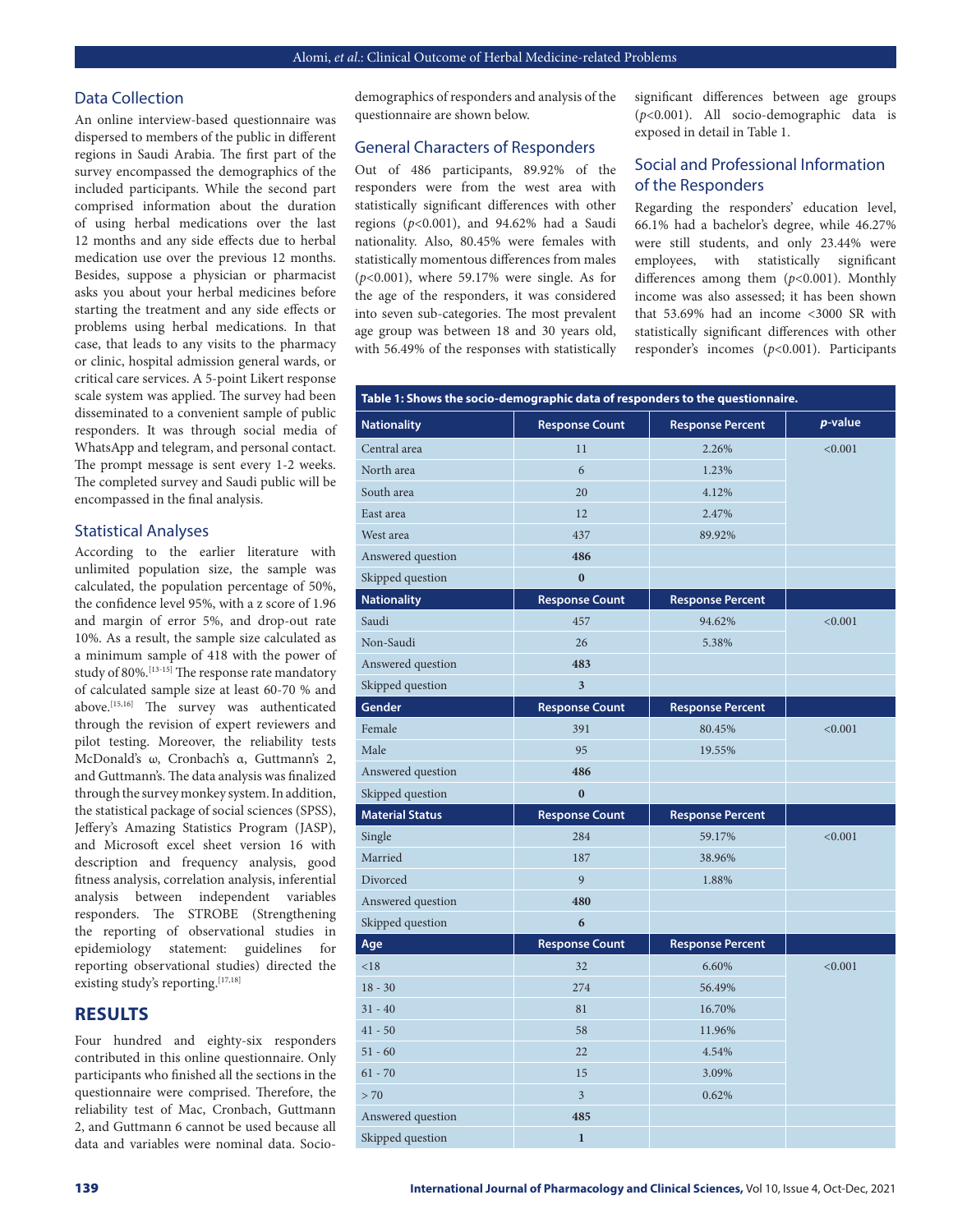were also requested if they were working in the medical field. Only 18.32% were healthcare practitioners, while 53.85% of these practitioners were physicians with statistically substantial differences with other specialties (*p*<0.001), as shown in Table 2.

## Use of Herbal Medications over the Last 12 Months

Responders were requested about their use of herbal medicines during the preceding 12 months for respiratory viral infections. 18.74% of the responders used them three times daily, while 41.89% have never applied herbal medications for this purpose, and 2.53% of the responders used them for one month. Additionally, 36.82% used herbal medicines solely, while 29.22% used them with other regularly approved medications with statistically significant differences between them (*p*<0.001).

Participants were also enquired about the incidence of side effects because of herbal medications. Only 4.31% of the responders established having side effects during the past year from herbal medicines, while only 3.58% visited a pharmacy for these side effects. In addition, just below half of the responders (42.57%) educated their healthcare professionals about the use of herbal medications. In comparison, only 20.04% of the responders were asked by their healthcare professionals about herbal medicines, as shown in Table 3.

Furthermore, the responders were inquired about their use of herbal medications for dental management with other medicines. 55.18% of the responders did not apply herbal medication with any other medical conditions. In comparison, 18.77% of the patients used herbal medications concurrently with asthma and respiratory disease medications, as shown in Table 4.

## Independent Variable Analysis Age

There is no statistically noteworthy difference between males and females in different regions, ages, material status, nationality, healthcare provider or public, and healthcare professionals spheres (*p*>0.05). In contrast, the male 12 (63%) is higher than female 3 (0.74%) in age 61 years old and above with statistically significant alteration (*p*<0.05). The male has higher academic qualifications than females master degree 12 (12.77%) vs. 17 (4.24%) or diploma 9 (9.57% vs. 14 (3.49%), while females more had of bachelor's degree 271 (67.58%) vs. 53 (56.38%) with statistically significant difference (*p*<0.05). The males more engaged than female 32 (34.04%) vs. 84 (20.9%), and

| Table 2: Social and professional information of responders.                                           |                         |                         |         |
|-------------------------------------------------------------------------------------------------------|-------------------------|-------------------------|---------|
| <b>Responder Qualifications</b>                                                                       | <b>Response Count</b>   | <b>Response Percent</b> | p-value |
| Doctorate                                                                                             | 10                      | 2.08%                   | < 0.001 |
| Master's degree                                                                                       | 28                      | 5.82%                   |         |
| Bachelor's degree                                                                                     | 318                     | 66.11%                  |         |
| Diploma                                                                                               | 21                      | 4.37%                   |         |
| High school                                                                                           | 99                      | 20.58%                  |         |
| Intermediate School                                                                                   | $\overline{\mathbf{3}}$ | 0.62%                   |         |
| Primary School                                                                                        | $\mathbf{1}$            | 0.21%                   |         |
| Not educated                                                                                          | $\mathbf{1}$            | 0.21%                   |         |
| Answered question                                                                                     | 481                     |                         |         |
| Skipped question                                                                                      | 7                       |                         |         |
| <b>Occupational status</b>                                                                            | <b>Response Count</b>   | <b>Response Percent</b> |         |
| Employee                                                                                              | 113                     | 23.44%                  | < 0.001 |
| Non-employee                                                                                          | 109                     | 22.61%                  |         |
| Retried                                                                                               | 37                      | 7.68%                   |         |
| Student                                                                                               | 223                     | 46.27%                  |         |
| Answered question                                                                                     | 482                     |                         |         |
| Skipped question                                                                                      | $\overline{4}$          |                         |         |
| <b>Monthly income</b>                                                                                 | <b>Response Count</b>   | <b>Response Percent</b> |         |
| $<$ 3000 SR                                                                                           | 233                     | 53.69%                  | < 0.001 |
| 3001-6000 SR                                                                                          | 37                      | 8.53%                   |         |
| 6001-9000 SR                                                                                          | 38                      | 8.76%                   |         |
| 9001-12000 SR                                                                                         | 44                      | 10.14%                  |         |
| $>12000$ SR                                                                                           | 82                      | 18.89%                  |         |
| Answered question                                                                                     | 434                     |                         |         |
| Skipped question                                                                                      | 52                      |                         |         |
| Are you a health care<br>practitioner (Medical Doctor-<br><b>Dentist-Pharmacist-Nurse-</b><br>Others? | <b>Response Count</b>   | <b>Response Percent</b> |         |
| Yes                                                                                                   | 87                      | 18.32%                  | < 0.001 |
| No                                                                                                    | 388                     | 81.68%                  |         |
| Answered question                                                                                     | 475                     |                         |         |
| Skipped question                                                                                      | 11                      |                         |         |
| If you are a health care<br>practitioner, you are a                                                   | <b>Response Count</b>   | <b>Response Percent</b> |         |
| Physician                                                                                             | 49                      | 53.85%                  | < 0.001 |
| Dentist                                                                                               | 6                       | 6.59%                   |         |
| Pharmacist                                                                                            | 8                       | 8.79%                   |         |
| Nurse                                                                                                 | 28                      | 30.77%                  |         |
| Other (please specify)                                                                                | 66                      |                         |         |
| Answered question                                                                                     | 91                      |                         |         |
| Skipped question                                                                                      | 395                     |                         |         |

more retried 19 (2021%) vs. 18 (4.48%), while more females of non-employed 111 (27.61%) vs. 8 (8.51%) with statistically significant difference (*p*<0.05). The males had a higher monthly income (>12,000 SR) than females, 27 (30%) vs. 56 (15.77%). In contrast, the female had inferior monthly income than males, 200 (56.34%) vs. 37 (41.11%), with a statistically substantial difference (*p*<0.05).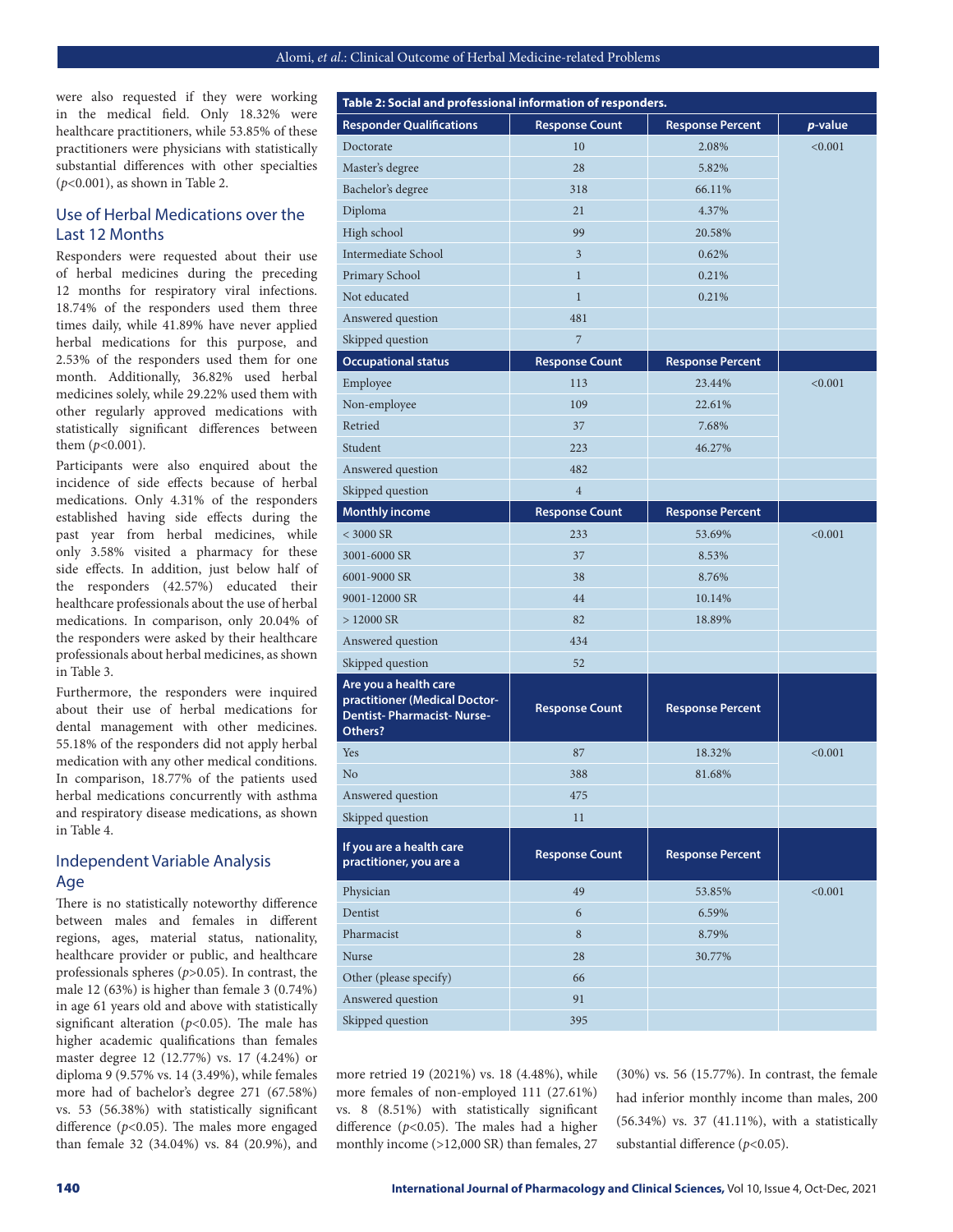#### Healthcare Provider's vs. Public

There is no statistically weighty difference between responders healthcare providers and public residents in living regions, gender, nationality and monthly income (*p*>0.05). However, the age of healthcare providers is advanced than the public with (18-30 years) 72 (80.9%) vs. 196 (49.25%). In contrast, the people higher than professionals in ages (41-50 years) with percent 58 (14.57%) vs. 1 (1.12%), and age (51-60) with percent 22 (5.53%) vs. 0 (0%) with statistically noteworthy difference (*p*<0.05). Most healthcare professionals were single 70 (80.46%) vs. public 208 (52.66%), while the majority of public responders were married 180 (45.57%) vs. healthcare professionals 16 (18.39%) with statistically significant difference (*p*<0.05). The healthcare providers had more bachelor's degree 70 (79.55%) than public 248 (62.78%), while the public had a more high school degree 90 (22.78%) than healthcare providers 10 (11.36%) with statistically significant difference (*p*<0.05). The public responders had more non-employment 106 (26.77%) and retired 37 (9.34%) than healthcare providers 12 (13.64%) and 0 (0%) respectively. In contrast, the healthcare providers had more student qualifications 56 (63.64%) than public responders 160 (40.4%), with a statistically momentous difference (*p*<0.05).

#### **Nationality**

There is no statistically important difference between Saudi and non-Saudi in the different regions came from, ages group, gender, material status, educational levels, occupational status, monthly income, healthcare provider or public, and healthcare professionals subjects (*p*>0.05)

#### Independent Variable Correlation

There is a positive suggestion between age and material status and monthly income with spearman outcomes (0.738) and (0.566) respectively, while the Kendal taw was (0.678), (0.499) with statistically significant (*p*<0.001). In contrast, there was a negative overtone between age and occupational status with spearman results (-0.582) and Kendal taw (-0.83) with statistically significant (*p*<0.001). There was a positive association between material status and monthly income of spearman results was 0.518 and Kendal taw (0.476) with statistically significant (*p*<0.001). While there was a negative correlation between material status and occupational level, spearman's results were -0.627 and Kendal taw (-0.580) with statistically noteworthy (*p*<0.001). There is a negative correlation between occupational levels and monthly income with spearman results (-0.578) and Kendal taw (-0.501) with statistically momentous (*p*<0.001).

| Table 3: Herbal medicine-related problems.                                                                     |                       |                            |         |
|----------------------------------------------------------------------------------------------------------------|-----------------------|----------------------------|---------|
| How many days have you used herbal medications<br>over the last 12 months for respiratory viral<br>management? | <b>Response Count</b> | Response<br>Percent        |         |
| one day                                                                                                        | 66                    | 13.89%                     | < 0.001 |
| three-time                                                                                                     | 89                    | 18.74%                     |         |
| one week                                                                                                       | 49                    | 10.32%                     |         |
| Two weeks                                                                                                      | 31                    | 6.53%                      |         |
| one month                                                                                                      | 12                    | 2.53%                      |         |
| more than one month                                                                                            | 29                    | 6.11%                      |         |
| never                                                                                                          | 199                   | 41.89%                     |         |
| Answered question                                                                                              | 475                   |                            |         |
| Skipped question                                                                                               | 11                    |                            |         |
| How did use herbal medications for respiratory viral<br>management                                             | <b>Response Count</b> | Response<br><b>Percent</b> |         |
| I used alone                                                                                                   | 155                   | 36.82%                     | < 0.001 |
| I used it with regular medications                                                                             | 123                   | 29.22%                     |         |
| I used medicine from a physician                                                                               | 111                   | 26.37%                     |         |
| Other (please specify)                                                                                         | 32                    | 7.60%                      |         |
| Answered question                                                                                              | 421                   |                            |         |
| Skipped question                                                                                               | 65                    |                            |         |
| Have you suffered from any side effects due to herbal medications use over the last 12<br>months?              |                       |                            |         |

| Have you suffered from any side effects due to herbal<br>medications use over the last 12 months? | <b>Responses</b> |        |         |
|---------------------------------------------------------------------------------------------------|------------------|--------|---------|
| Yes                                                                                               | 19               | 4.31%  | < 0.001 |
| N <sub>o</sub>                                                                                    | 330              | 74.83% |         |
| uncertain                                                                                         | 92               | 20.86% |         |
| Answered                                                                                          | 441              |        |         |
| Skipped                                                                                           |                  |        |         |

**Have you informed your physician about using herbal medications??**

| Have you informed your physician about using herbal<br>medications?? | <b>Responses</b> |        |         |
|----------------------------------------------------------------------|------------------|--------|---------|
| Yes                                                                  | 189              | 42.57% | < 0.001 |
| N <sub>o</sub>                                                       | 193              | 43.47% |         |
| uncertain                                                            | 62               | 13.96% |         |
| Answered                                                             | 444              |        |         |
| Skipped                                                              | 42               |        |         |

**Have you ever the physician or pharmacist asked you about your herbal medication use before starting the treatment?**

| Have you ever the physician or pharmacist asked you<br>about your herbal medication use before starting the<br>treatment? | <b>Responses</b> |        |         |
|---------------------------------------------------------------------------------------------------------------------------|------------------|--------|---------|
| Yes                                                                                                                       | 90               | 20.04% | < 0.001 |
| No                                                                                                                        | 262              | 58.35% |         |
| uncertain                                                                                                                 | 97               | 21.60% |         |
| Answered                                                                                                                  | 449              |        |         |
| Skipped                                                                                                                   | 37               |        |         |

**Have you ever had any side effects or problems from using herbal medications that lead to any of the following..?**

| Have you ever had any side effects or problems from<br>using herbal medications that lead to any of the<br>following? | <b>Responses</b> |       |  |
|-----------------------------------------------------------------------------------------------------------------------|------------------|-------|--|
| visit the pharmacy                                                                                                    | 15               | 3.58% |  |
| visit the physician office                                                                                            | 2                | 0.48% |  |
| visit the emergency department                                                                                        | 8                | 1.91% |  |
| hospital admission                                                                                                    | 6                | 1.43% |  |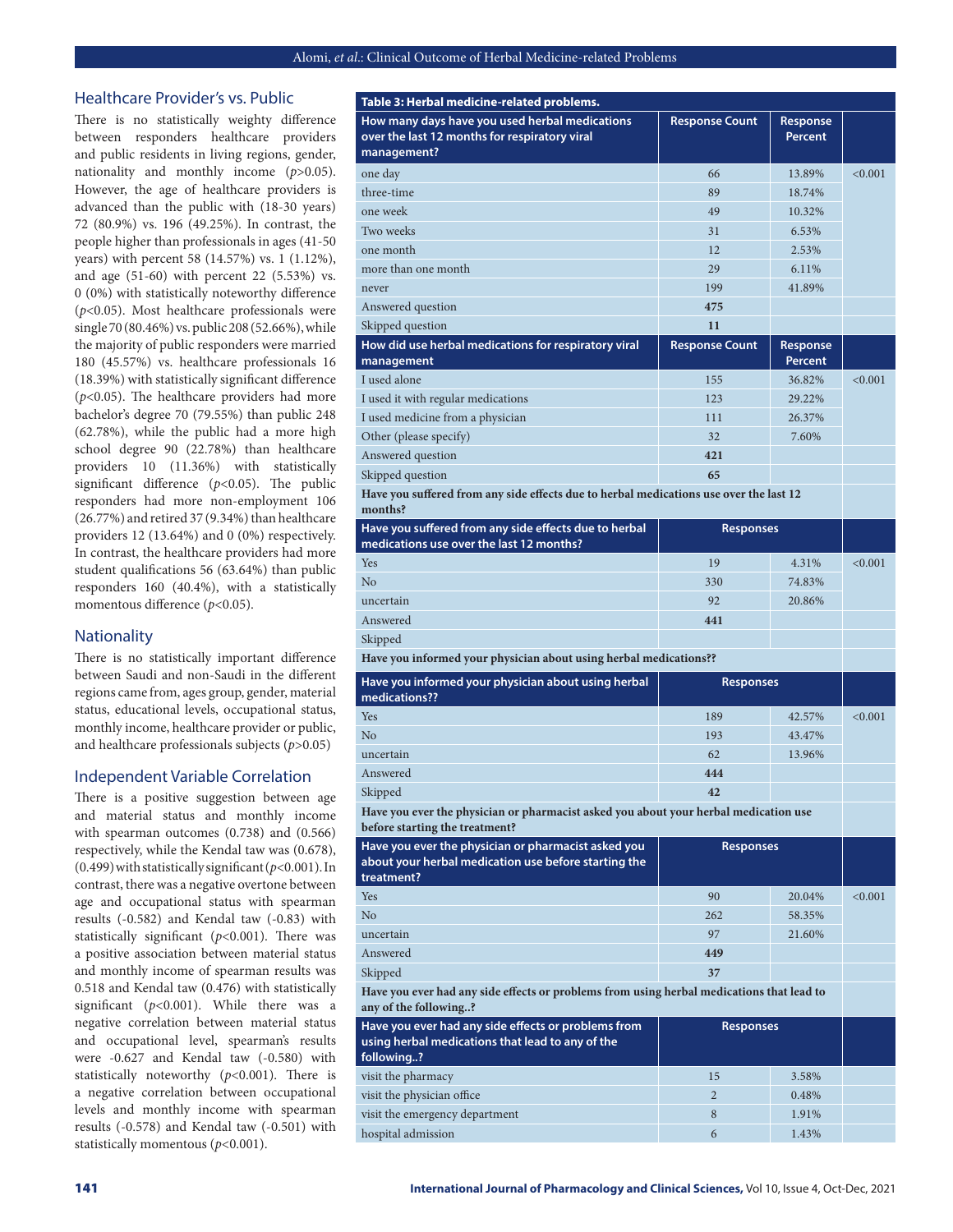|     | 0.48%  |  |
|-----|--------|--|
| 375 | 89.50% |  |
| 21  | 5.01%  |  |
| 419 | 3.58%  |  |
| 67  | 0.48%  |  |
|     |        |  |

| Table 4: The herbal medications usage for dental management with other medications.                  |                |                  |  |
|------------------------------------------------------------------------------------------------------|----------------|------------------|--|
| Do you use herbal medications for dental management with any of the following medical<br>conditions? |                |                  |  |
| <b>Answer Choices</b>                                                                                |                | <b>Responses</b> |  |
| epilepsy and nerve diseases medications                                                              | 9              | 2.52%            |  |
| Asthma and respiratory diseases medications                                                          | 67             | 18.77%           |  |
| cardiac diseases medications                                                                         | 6              | 1.68%            |  |
| blood diseases medications                                                                           | 8              | 2.24%            |  |
| Anti-diabetes medications                                                                            | 32             | 8.96%            |  |
| high/low blood pressure medications                                                                  | 23             | 6.44%            |  |
| digestive tract disease medications                                                                  | 54             | 15.13%           |  |
| Antineoplastic medications                                                                           | $\overline{4}$ | 1.12%            |  |
| I don't use herbal medications in the presence of any medical conditions                             | 197            | 55.18%           |  |
| Other (please specify)                                                                               | 39             | 10.92%           |  |
| Answered                                                                                             | 357            |                  |  |
| <b>Skipped</b>                                                                                       | 129            |                  |  |

## **DISCUSSION**

Drug-related problems are one of the chief worries of using medications. It occupied a very high economic burden on the healthcare system in Saudi Arabia and else wide world. During of use for the treatment of viral infection with importance on COVID-19 is without a problem. However, each medication had a tricky that included adverse events. There is a general insight among the public's known members, counting healthcare professionals, that the use of herbal medications is generally safe.<sup>[19]</sup> However, it should be illustrious that some herbal medicines can have serious adverse events that may reach death (such as with digitalis) if not used properly or if they interacted with other medications.<sup>[20]</sup> Accordingly, guessing the Figures of drugrelated problems arising from the use of herbal medicines are decisive.

The present search intended to assess the clinical outcomes of herbal medicine-related problems for respiratory viral infections among the Saudi population. The study reconnoitred the majority of responders from the west area, young age with student occupational status, and single with low monthly income because some authors worked as data collectors. They were students at the college of medicine at Um Alora University, located in the west region, and collected sufficiently from their society. The

demographic information of the sample study has contained of two parts included public and healthcare professionals. The majority type was public residents, with one-fifth of healthcare providers. Most of the public is older, married, non-employments with low salaries and low academic qualifications.

In contrast, the healthcare providers were young, single, with employments, high academic qualifications. The demographic information was imitated in the entire society. There are no statistically significant differences between public and non-public responders in gender or nationality, monthly income. The responder's demographic data was decent that replicated the actual characters of Saudi populations. Those properly echoed the actual behaviour of usage of herbal medications during viral infection, highlighting coronavirus. There was a medium positive correlation between age, marital status, and high financial income. On the other hand, a negative correlation between occupational status, younger age, and student's positions, while old age linked with higher academic qualifications, counting mater science degree, had a negative connotation. Moreover, there was a negative correlation between income and occupational status, reproducing reliable social practice.

In the contemporary study to examine drugrelated might ensued during viral illness management. The study displayed that one-

fifth of them used herbal medicine to treat viral infection daily with high frequency, while low perception was applied for a long time. During those periods, the patients will agonise from adverse effects from high dose or long term used.

Herbal medication-related problems have been deliberated in different settings in the medical literature. For example, Lüde *et al.*[21] inspected the adverse events testified from a poisons center from herbal supplements and other herbal agents used as food. Lüde *et al.*[21] comprised 75 patients admitted to ten European and Brazilian poison centres. 76% of the patients had adverse events from using herbal supplements with liquorice and mint on the top 10 list of herbal agents. Although most of the cases conveyed by Lüde *et al.*[21] were mild, five patients were in severe condition.

In compliance with the findings of Lüde *et al.*[21] the current study exposed that the occurrence of adverse drug problems from herbal agents for respiratory viral infections is generally stumpy (not more than 5%), with mild concerns. However, it should be distinguished that some serious adverse events or mortalities might be under-reported. Also, only one-fifth of the encompassed responders were asked by their clinicians about herbal agents' use, underlining a negative attitude from healthcare professionals.

The one-third percentage applied herbal medications alone or with regular medicines. The drug-related problems might happen during viral infection treatment; it was an herbal drug interaction problem. Most of our responders used herbal medicines for asthma or respiratory infection or GIT problem, or anti-diabetic medications that the herbal might interrelate with their regular medication. A systematic review by Posadzki et al.<sup>[22]</sup> appraised the drug interactions by herbal agents. Posadzki *et al.*<sup>[22]</sup> disclosed that serious interactions or consequences do not attend most herbal agents. However, the strength of the comprised studies was low. Although these findings obey with the present study, further inquiries are still mandatory.

Another systematic review by Lzzo et al.<sup>[23]</sup> scrutinised the adverse events and drug-related problems ascending from herbal medications. Lzzo *et al.*<sup>[23]</sup> involved different herbal agents to treat the common cold, premenstrual complaints, hypertension, and nausea during pregnancy, menopause, and hyperglycaemia. Lzzo *et al.*<sup>[23]</sup> established that despite a better tolerance for herbal medications compared to medications of chemical origin, the frequency of serious adverse events or drug interactions should be measured. These recommendations by Lzzo et al.<sup>[23]</sup> upkeep the present examination. Although less than